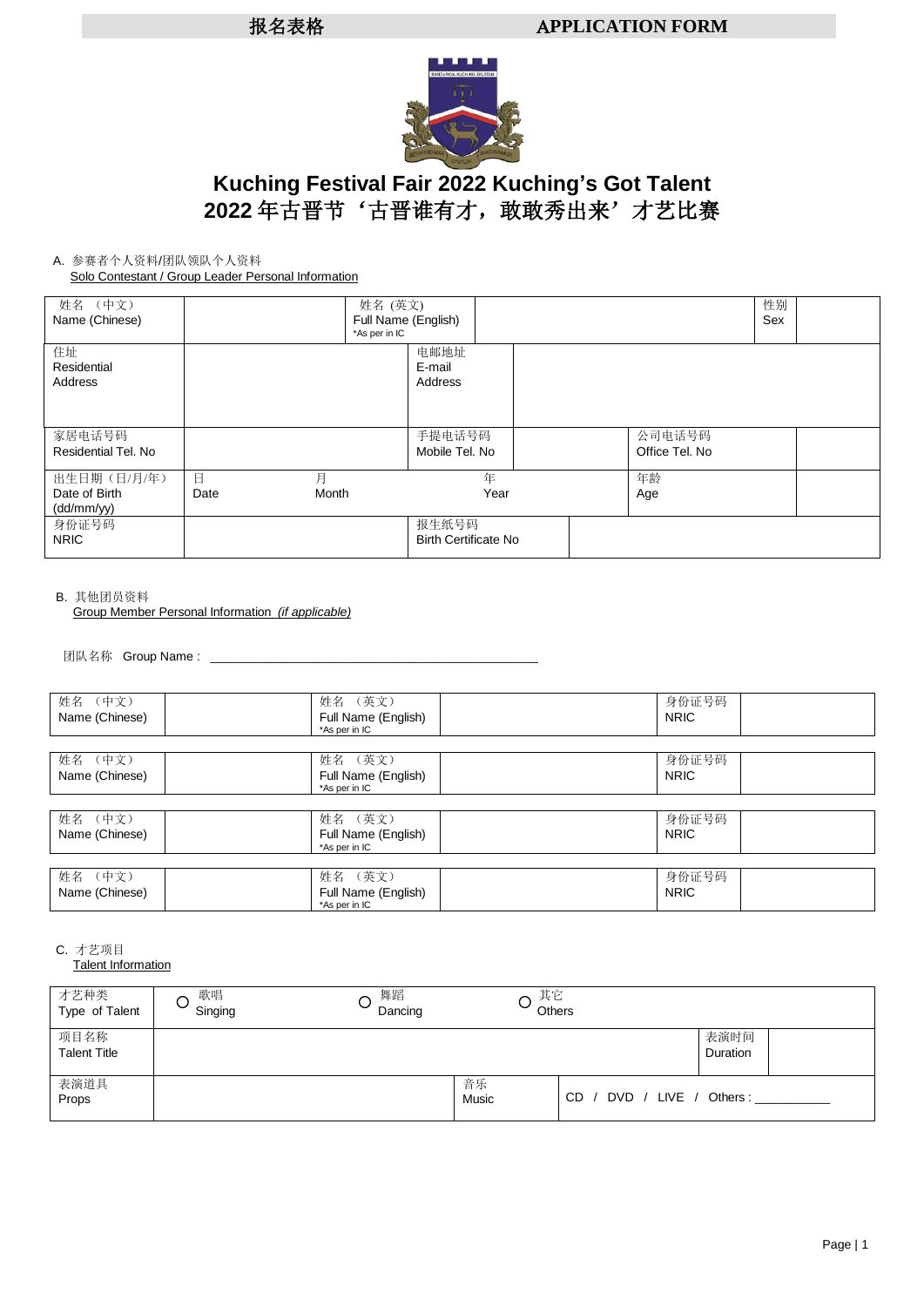

### D. 声明

#### Declaration

- 我同意附上一张影印清晰身份证。
- 2. 我特此确认如下:
	- A)我不是录音艺人,未曾发表或正准备发表任何个人或团体音乐专辑,或有意在比赛后的六个月内发表个人或团音乐专辑。
	- B) 我无任何合同/法律安排或任何其他产权负担。我没有受任何合同,契约或与任何唱片公司,管理公司和/或 任何其他公司或个人,将可能会阻止我参加这项比赛和/或将进入与服务/管理/唱片合同义务组织者和/或任何其附 属的和/或相关的公司。
	- C)我没有任何直系亲属/亲戚是 MBKS 和/或任何其附属及/或相关公司的雇员
	- D)我没有被裁定犯下任何的刑事罪行或正接受任何刑事罪调查。
	- E)我已阅读并理解比赛的规则和条件,包括比赛行事,并无条件地接受及遵守(如主办单位修订或更改比赛的 规则。
	- F)我所提供给主办当局的个人资料全部属实,并无虚假。如果主办当局在比赛期间发现我没有参赛资格,我将自动 退出比赛,并且不会挑战及质问主办当局的决定。

I agree to provide One (1) clear photocopy of my Identity Card to the Organiser.

I hereby confirm as follows:-

- a) that I am not a recording artist and have not released any music albums/record label or in the process of releasing any solo and/or group album or have the intention to release a solo and/or group album within six (6) months from the date of the final of the Competition;
- b) that I am free from any contractual obligation/arrangement or any other legal encumbrance. I am not bound by any contracts, covenants or obligations with any recording company, management company and/or any other companies or persons which may prevent me from participating in this Competition and/or entering into a service/management/record label contract with the Organizer and/or any of its affiliated and/or related companies;
- c) that I do not have any immediate families/relatives who are employees of MBKS and/or any of its affiliated and/or related companies;
- d) that I have not been convicted of any criminal offence or under any investigations or charge for any criminal offence;
- e) that I have read and understood the Rules and Regulations and Terms and Conditions of the Competition including the mechanism of the thereof and unconditionally accept and agree to adhere to the same (as may be varied or amended by the Organiser, if any); and
- f) that all details, particulars and personal data provided by me to the Organizer are true, accurate and complete in all respect and shall remain true, and we have not willfully or knowingly omitted and/or misrepresented any information. If I am notified by the Organizer that I have been disqualified at any time during the Contest, I will withdraw myself from the Contest and/or the production thereof and will not challenge or question such decisions.

参赛者/监护人签名 Signature of Applicant/Guardian

参赛者/监护人姓 Name of Applicant/Guardian

联络电话 Tel No

日期 Date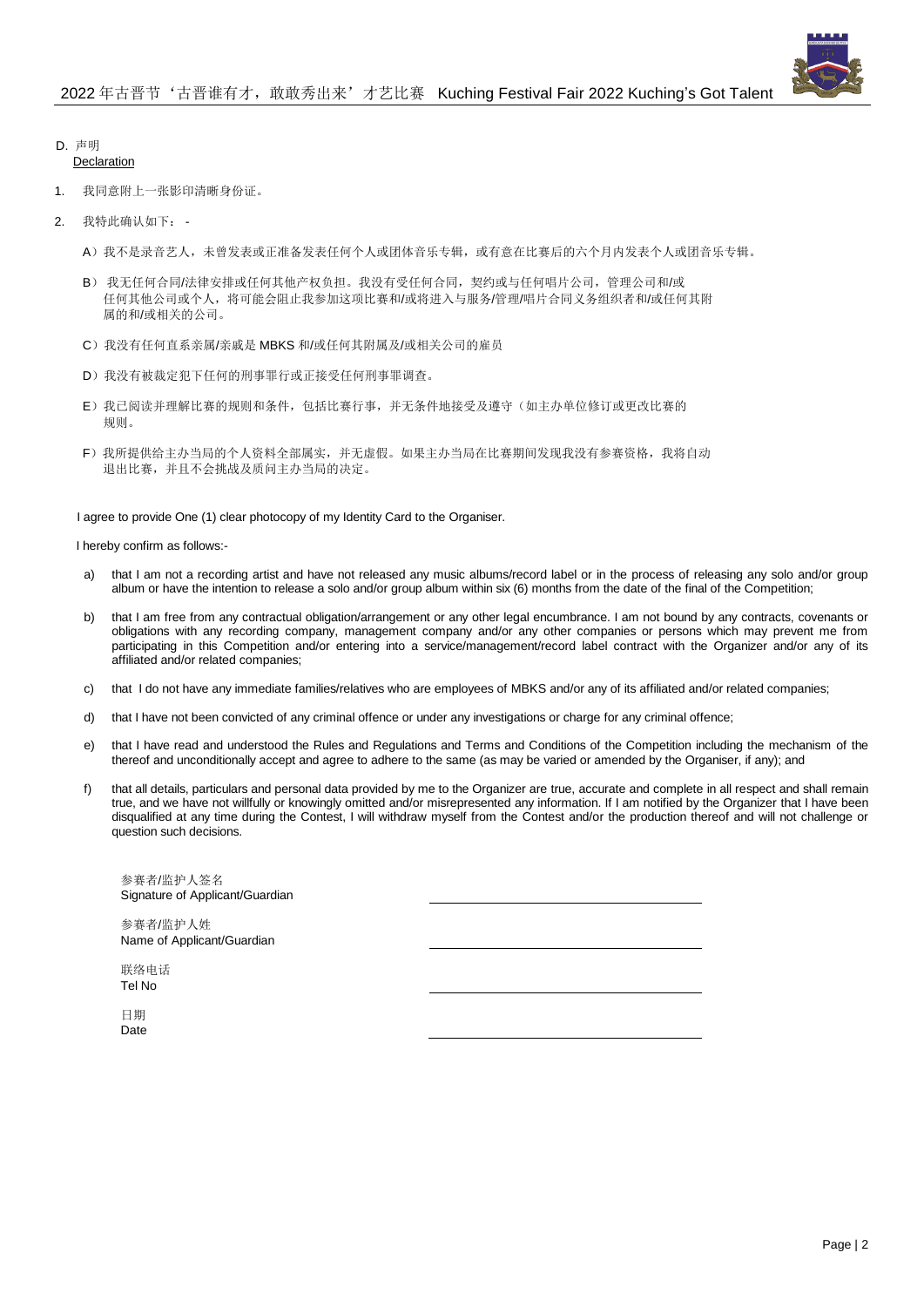

# 竞赛宗旨与规则 **Contest Objective / Rules and Regulations**

"古晋谁有才,敢敢秀出来"才艺比赛,是一项很好的平台,让参赛者得以透过独特和富有创意的方式展现其演 戏、唱歌、舞蹈、杂技、击鼓、武术、演奏乐器或其他才能。

Kuching Got Talent is a talent contest in which participants are required to perform their talents of acting, singing, dancing, acrobatics, drumming, martial arts, playing an instrument, and any other performing arts to showcase in a very unique and creative manner. Our objective is to provide a common platform for everyone to showcase the talents they have developed through determinations, dedications and hard work.

比赛详情 Contest Detail:

|                        | 日期 Date                  | 地点 Venue                                                            | 才艺组别 Category                                         | 时间 Time                                                                |
|------------------------|--------------------------|---------------------------------------------------------------------|-------------------------------------------------------|------------------------------------------------------------------------|
| 甄选赛<br><b>Audition</b> | 02/07/2022<br>(Saturday) | 南市礼堂<br><b>MBKS Auditorium</b><br>(Stage Size: 30.2' x 12.2')       | 其他才艺 Others<br>舞蹈 Dancing                             | $1:00 \text{pm} - 3:00 \text{pm}$<br>$4:00 \text{pm} - 6:00 \text{pm}$ |
|                        | 03/07/2022<br>(Sunday)   | 南市礼堂<br><b>MBKS Auditorium</b><br>(Stage Size: 30.2' x 12.2')       | 歌唱<br>Singing $\leq 12$<br>歌唱 Singing ≥ 13            | $1:00 \text{pm} - 3:00 \text{pm}$<br>$4.00pm - 6.00pm$                 |
| 半决赛<br>Semi-Final      | 13/08/2022<br>(Saturday) | 古晋节舞台<br>Kuching Festival Stage<br>(Stage Size: 59' x 52.5')        | 歌唱 Singing $\leq 12$<br>歌唱 Singing ≥ 13<br>舞蹈 Dancing | $7.00pm - 11.00pm$                                                     |
| 总决赛<br><b>Final</b>    | 14/08/2022<br>(Sunday)   | 古晋节舞台<br><b>Kuching Festival Stage</b><br>(Stage Size: 59' x 52.5') | 其他才艺 Others<br>歌唱 Singing<br>舞蹈 Dancing               | 7:00pm - 9:00pm                                                        |

### **Category Prizes** 组别奖金 **:**

| Singing ≤ 12 Years Old                                                                             |                                                                                           | Singing ≥ 13 Years Old                                                                             |                                                                                          |
|----------------------------------------------------------------------------------------------------|-------------------------------------------------------------------------------------------|----------------------------------------------------------------------------------------------------|------------------------------------------------------------------------------------------|
| 冠军 Champion<br>亚军 1 <sup>st</sup> Runner Up<br>季军 2 <sup>nd</sup> Runner Up<br>优秀奖 Consolation x 7 | : Trophy $+$ RM1500<br>: Trophy $+$ RM1000<br>: Trophy $+$ RM500<br>: Trophy $+$ RM100    | 冠军 Champion<br>亚军 1 <sup>st</sup> Runner Up<br>季军 2 <sup>nd</sup> Runner Up<br>优秀奖 Consolation x 7 | : Trophy $+$ RM3000<br>: Trophy $+$ RM2000<br>: Trophy $+$ RM1000<br>: Trophy $+$ RM100  |
| <b>Dancing</b>                                                                                     |                                                                                           | <b>Other Talents</b>                                                                               |                                                                                          |
| 冠军 Champion<br>亚军 1 <sup>st</sup> Runner Up<br>季军 2 <sup>nd</sup> Runner Up<br>优秀奖 Consolation x 7 | $:$ Trophy $+$ RM3000<br>: Trophy $+$ RM2000<br>: Trophy $+$ RM1000<br>: Trophy $+$ RM100 | 冠军 Champion<br>亚军 1 <sup>st</sup> Runner Up<br>季军 2 <sup>nd</sup> Runner Up<br>优秀奖 Consolation x 7 | $:$ Trophy $+$ RM2000<br>: Trophy $+$ RM1500<br>: Trophy $+$ RM800<br>: Trophy $+$ RM100 |
| <b>特别奖 Special Award</b>                                                                           |                                                                                           |                                                                                                    |                                                                                          |
| 面子书最赞人气奖 Facebook Most LIKED Award                                                                 |                                                                                           | : RM500                                                                                            |                                                                                          |